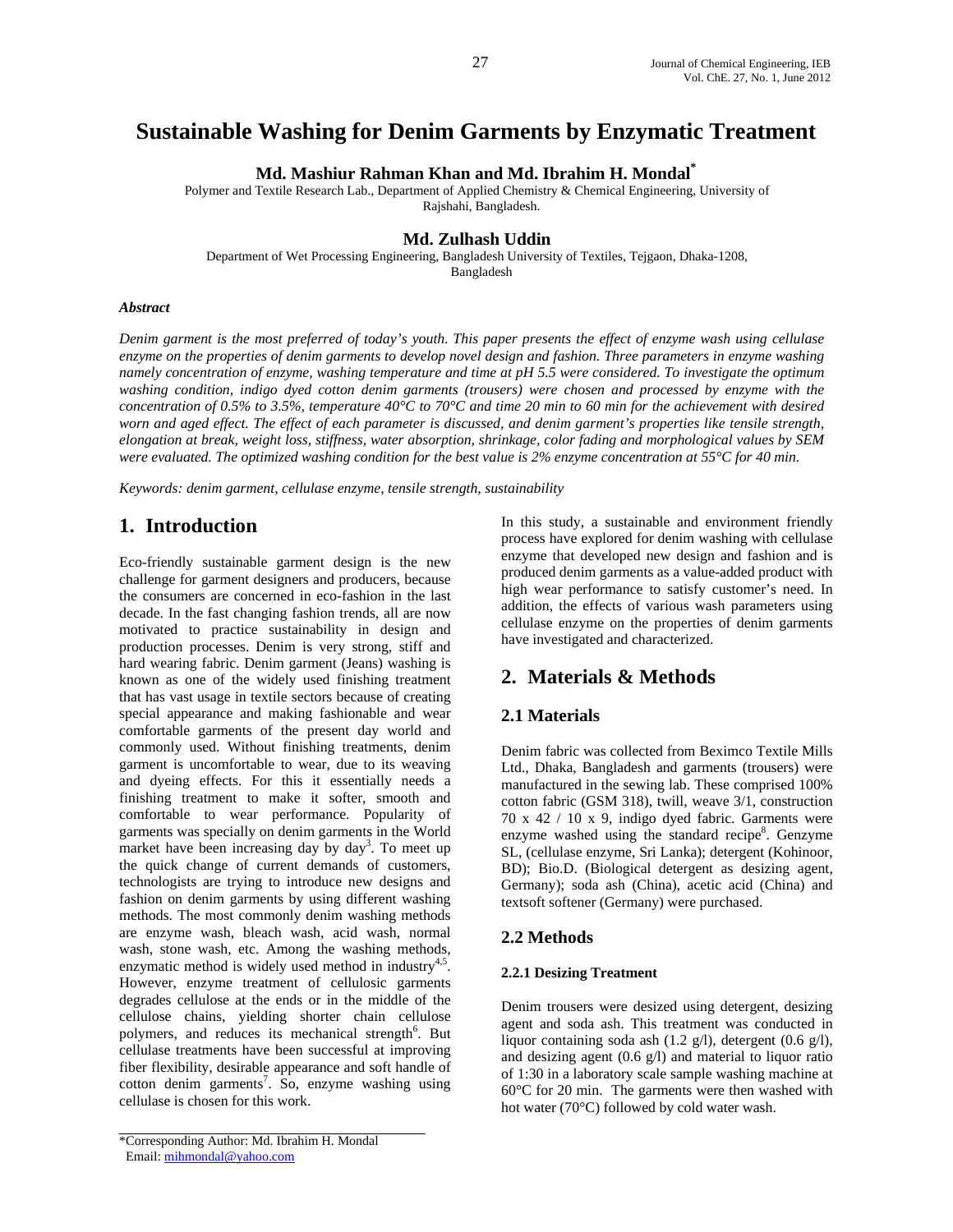| Conc. of<br>cellulase<br>enzyme | <b>Tensile</b><br>strength<br>(Kg f) |                                    | Dimen-<br>sional<br>stability | Weight<br>of<br>fabric   | Stiff-<br>ness<br>(cm)   | Water<br>absor-<br>ption | <b>Moistur</b><br>e<br>content | <b>Moisture</b><br>regain<br>(%) | <b>EPI</b><br>&<br><b>PPI</b> | Elong-<br>ation<br>at | <b>Color</b><br>shade<br>(rati- |
|---------------------------------|--------------------------------------|------------------------------------|-------------------------------|--------------------------|--------------------------|--------------------------|--------------------------------|----------------------------------|-------------------------------|-----------------------|---------------------------------|
| $\frac{0}{0}$                   | Warp                                 | Weft                               | (shrink)<br>$\%$              | (GSM)                    |                          | $(\%)$                   | (%)                            |                                  |                               | break<br>$(\%)$       | ng)                             |
| 0.0<br><b>Before</b><br>wash    | 245(0)                               | 136<br>(0)                         | $\Omega$                      | 318<br>(0)               | 4.5<br>(0)               | 126                      | 7.40                           | 7.53                             | 70<br>x42                     | $L=21$<br>$W=16$      | 5                               |
| 0.5                             | 230<br>$(-6%)$                       | 124<br>$(9\%)$                     | $L = -4.75$<br>$W=0$          | 326<br>$(+2.5)$<br>$%$ ) | 3.2<br>$(-28)$<br>$%$ )  | 145                      | 8.81                           | 7.95                             | 70<br>x46                     | $L=36$<br>$W=20$      | 4/5                             |
| 1.0                             | 220<br>$(-10\%)$                     | 120<br>$\overline{(-)}$<br>$12\%)$ | $L = -5.6$<br>$W = +0.5$      | 328<br>$(+3.0)$<br>$%$ ) | 3.1<br>$(-31)$<br>$%$ )  | 150                      | 8.90                           | 8.20                             | 70<br>x46                     | $L=37$<br>$W=22$      | $\overline{4}$                  |
| 2.0                             | 205<br>$(-16%)$                      | 106<br>$(-22)$<br>$%$ )            | $L = -6.4$<br>$W=+0.5$        | 334<br>$(+5.0)$<br>$%$ ) | 2.62<br>$(-42)$<br>$%$ ) | 155                      | 8.92                           | 8.60                             | 69<br>x46                     | $L=37$<br>$W=22$      | 3/4                             |
| 3.0                             | 190<br>$(-22\%)$                     | 97<br>$(-29)$<br>$%$ )             | $L = -6.3$<br>$W=+1.0$        | 334<br>$(+5.0)$<br>$%$ ) | 2.49<br>$(-45)$<br>$%$ ) | 156                      | 8.93                           | 8.60                             | 69<br>x46                     | $L=34$<br>$W=20$      | 3                               |
| 3.5                             | 190<br>$(-22\%)$                     | 91<br>$(-33)$<br>$%$ )             | $L=-6.3$<br>$W=+1.0$          | 330<br>$(+3.7\%)$        | 2.49<br>$(-45%)$         | 156                      | 8.93                           | 8.60                             | 69<br>x46                     | $L=34$<br>$W=20$      | 3                               |

Table 1: Effect of enzyme concentration on the characteristics (physical and mechanical properties) of treated denim garments

A value at 0.0 concentrations represents the denim garments without cellulase enzyme treatment. Conditions used for enzyme washing treatment: cellulase enzyme, 0.5-3.5%; acetic acid, 1g/l; temperature, 55°C; time, 40 min; pH, 5.5; M: L ratio, 1:30.

#### **2.2.2 Enzyme** (**Cellulase**) **Treatment**

Desized trousers were treated using cellulase enzyme. This process was conducted in liquor containing acetic acid (1g/l) at pH 5.5 and material to liquor ratio of 1:30. The enzyme treatment was carried out at different concentrations of Genzyme SL (0.5 - 3.5%), temperatures (40 - 70 $^{\circ}$ C) and treatment time (20 - 60 min). After desired time the temperature was raised to 90°C for 1 min to stop enzyme action. The denim garments were then washed with hot water then washed with cold water. Finally, garments were softened with Textsoft softener (1 g/l) at 40°C for 10 min.

### **2.3 Hydro**-**Extracting and Drying Processes**

After treatment, the washed denim trousers were squeezed in a laboratory scale hydro-extractor machine (Zanussi, Roaches , England) at 200 rpm for 3-4 min to remove excess water and then dried in a steam drier (Opti-Dry, Roaches, England) at 75°C for 35-40 min. Treated denim garments were then evaluated in testing machines and characterized of their physical and mechanical properties to determine product performance.

### **2.4 Testing and Analysis**

Treated all denim trousers were conditioned at 65% RH and at 20°C for 24 h before testing according to BS EN ISO 139:2005 and ASTM D1776.

- Moisture regains and moisture content (%) was calculated from the difference in total fabric weight and oven dry weight according to BS 4784-2:1998 and ASTM D 1909.
- Tensile strength and elongation at break was determined by the US Standard Grab test method according to ASTM D 5034 and ASTM D 1682.
- Dimensional changes (shrinkage %) was calculated from the difference in fabric length before and after washed garment according to AATCC test methods 96-2009,135-2010 and 150-2010 ; ASTM D 2724, BS 4931.
- Weight loss (%) in fabric was calculated from the difference in fabric weight (GSM) before and after the treatment according to ASTM D 3776.
- Change in the original color shade of the fabric was rated using gray scale for color change according to AATCC test method 61.
- Stiffness was measured from the bending stiffness in fabric by Shirley stiffness tester according to BS 3356-1990.
- Water absorption was measured in fabric from the differences in rate of uptake according to BS 3449- 1990.
- SEM was studied using a scanning electron microscopy (Hitachi, model-S 3400 N, Japan).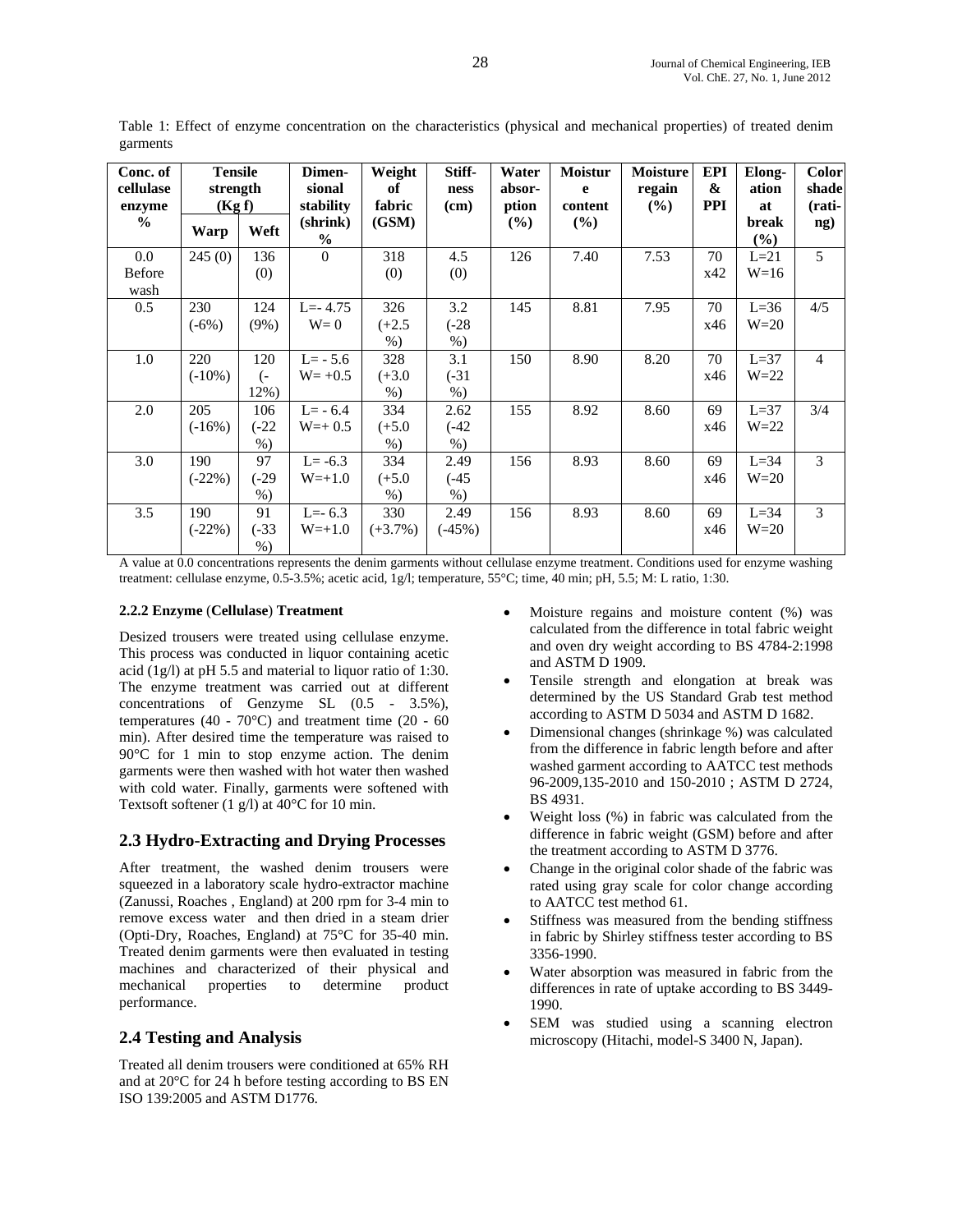| <b>Temp</b>     | <b>Tensile strength</b> |           | <b>Dimen</b> | Weight     | Stiff-            | Water  | <b>Moisture</b> | <b>Moistur</b> | <b>EPI</b> | <b>Elongat-</b> | Color          |
|-----------------|-------------------------|-----------|--------------|------------|-------------------|--------|-----------------|----------------|------------|-----------------|----------------|
|                 | (Kg f)                  |           | -sional      | of         | ness              | Abso-  | content         | e regain       | &          | ion at          | shade          |
| $({}^{\circ}C)$ |                         |           | stabilit     | fabric     | (cm)              | rption | (%)             | (%)            | <b>PPI</b> | break           | (rating)       |
|                 | Warp                    | Weft      | y            | (GSM)      |                   | (%)    |                 |                |            | (%)             |                |
|                 |                         |           | (shrink      |            |                   |        |                 |                |            |                 |                |
|                 |                         |           | $\lambda$    |            |                   |        |                 |                |            |                 |                |
|                 |                         |           | $\%$         |            |                   |        |                 |                |            |                 |                |
| 0.0             | 245(0)                  | 136(0)    | 0(0)         | 318(0)     | 4.5(0)            | 126    | 7.4             | 7.53           | 70         | $L = 21$        | 5              |
| Befor           |                         |           |              |            |                   |        |                 |                | x42        | $W = 16$        |                |
| e               |                         |           |              |            |                   |        |                 |                |            |                 |                |
| wash            |                         |           |              |            |                   |        |                 |                |            |                 |                |
| 40              | 223                     | 118       | $L = -6.0$   | 330        | 3.0               | 145    | 8.81            | 7.95           | 70         | $L=36$          | 4/5            |
|                 | $(-9%)$                 | $(-13%)$  | $W = 0$      | $(+3.8\%)$ | $\overline{(-)}$  |        |                 |                | x46        | $W=20$          |                |
|                 |                         |           |              |            | 33%)              |        |                 |                |            |                 |                |
| 50              | 213                     | 110       | $L = -6.2$   | 334        | 2.78              | 150    | 8.90            | 8.20           | 70         | $L=37$          | $\overline{4}$ |
|                 | $(-13%)$                | $(-19%)$  | $W = 0$      | $(+5.0\%)$ | $\left( -\right)$ |        |                 |                | x46        | $W = 22$        |                |
|                 |                         |           |              |            | 38%)              |        |                 |                |            |                 |                |
| 55              | 205                     | 106       | $L = -6.4$   | 334        | 2.62              | 155    | 8.92            | 8.60           | 69         | $L=37$          | $^{3/4}$       |
|                 | $(-16%)$                | $(-22\%)$ | $W=+$        | $(+5.0\%)$ | $\left( -\right)$ |        |                 |                | x46        | $W = 22$        |                |
|                 |                         |           | 0.5          |            | 42%)              |        |                 |                |            |                 |                |
| 60              | 193                     | 95        | $L = -6.6$   | 334        | 2.50              | 158    | 8.94            | 8.60           | 69         | $L=33$          | $\overline{3}$ |
|                 | $(-21\%)$               | $(-30\%)$ | $W=$         | $(+5.0\%)$ | $\left( -\right)$ |        |                 |                | x46        | $W = 24$        |                |
|                 |                         |           | $+1.0$       |            | 44.4%             |        |                 |                |            |                 |                |
|                 |                         |           |              |            |                   |        |                 |                |            |                 |                |
| 65              | 190                     | 95        | $L = -7.2$   | 333        | 2.47              | 158    | 8.93            | 8.60           | 69         | $L=33$          | $\overline{3}$ |
|                 | $(-22%)$                | $(-30\%)$ | $W=$         | $(+4.7\%)$ | $\overline{(-)}$  |        |                 |                | x46        | $W = 24$        |                |
|                 |                         |           | $+1.0$       |            | 45%)              |        |                 |                |            |                 |                |
| 70              | 190                     | 95        | $L = -7.2$   | 332        | 2.47              | 158    | 8.95            | 8.60           | 69         | $L=33$          | 3              |
|                 | $(-22%)$                | $(-30\%)$ | $W=$         | $(+4.4\%)$ | $\left( -\right)$ |        |                 |                | x46        | $W = 24$        |                |
|                 |                         |           | $+1.0$       |            | 45%)              |        |                 |                |            |                 |                |

Table 2: Effect of temperature on the physical and mechanical properties of treated denim garments

Conditions used: cellulase, 2%; acetic acid, 1g/l; temp., 40 -70°C; time, 40 min; pH, 5.5; M: L ratio, 1:30.

## **3. Results & Discussion**

#### **3.1 Concentration of Cellulase Enzyme**

Indigo dyed 100% cotton denim garments (trousers) were chemically processed through desizing using Bio.D., soda ash and detergent. Then desized denim garments were processing using cellulase enzyme. The physical and mechanical properties of enzyme treated denim trousers with different concentrations were examined. Results obtained are summarized in Table 1.

It can be seen from Table 1 that, 0.5% concentration cause significant decrease of tensile strength and this decrease was higher at higher enzyme concentrations. It is observed that 3.5% concentration exhibited the highest decrease in the loss of tensile strength. It is assumed that cellulase enzyme degraded cotton under the conditions used. Cellulase enzyme first attacked on projecting fibers (micro-fibrils) having fabric surface, then attacked on yarn portion, hydrolyzed them slowly. After that it attacked on secondary wall. As a result,

cotton fiber loosened and broken down quicker with the frictional forces of rotating cylinder of the washing machine. Denim hydrolysis by measuring the color fading from denim garments was monitored. The results disclose that increasing the enzyme concentration from 3.0 to 3.5% has no effect on color shade change, and 2% concentration is the optimum result for color fading.

Denim hydrolysis by measuring the stiffness from denim garments was also monitored. As evident, the stiffness of the denim garment decreased at 0.5% concentration significantly, and the decrease was more pronounced at higher enzyme concentration up to 3.0%. After treatment with cellulase enzyme, the sizes (starch) of warp yarns were removed. As a result bending length was less and softness was increased. The increase was more pronounced at higher enzyme concentration up to 2% and softness was 42%. The same holds true for the water absorption also.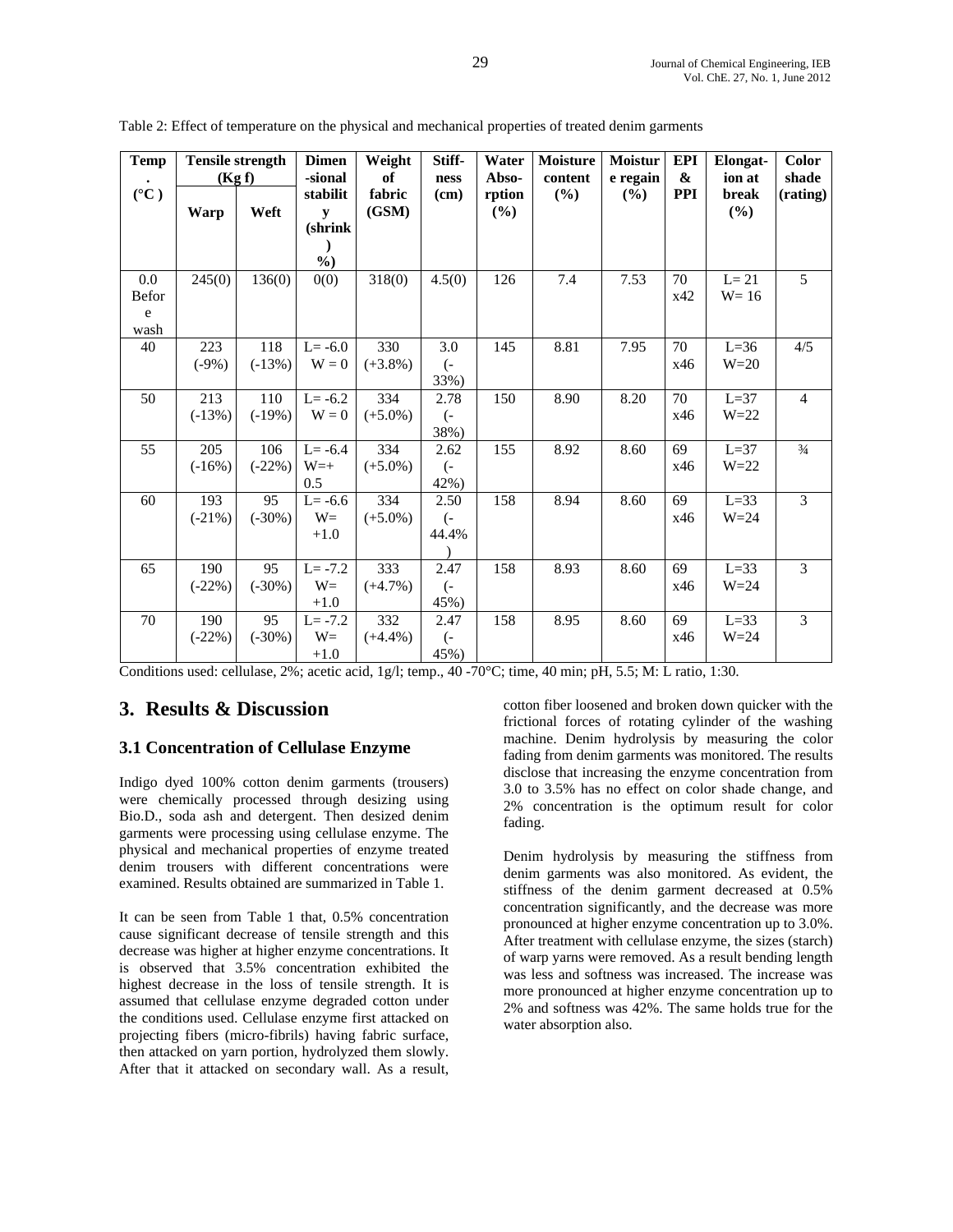| <b>Time</b><br>(min)         | <b>Tensile</b><br>strength<br>(Kg f) |                 | <b>Dimension</b><br>stability<br>(shrinks) | Weight<br>of<br>fabric | Stiff-<br>ness<br>(cm) | Water<br>absor<br>b | Moisture<br>content<br>(%) | Moistu-<br>re<br>regain | EPI<br>&<br><b>PPI</b> | Elong-<br>ation at<br>break | Color<br>shade<br>(rating |
|------------------------------|--------------------------------------|-----------------|--------------------------------------------|------------------------|------------------------|---------------------|----------------------------|-------------------------|------------------------|-----------------------------|---------------------------|
|                              | <b>Warp</b>                          | Weft            | $\frac{0}{0}$                              | (GSM)                  |                        | (%)                 |                            | (%)                     |                        | (%)                         | $\lambda$                 |
| 0.0<br><b>Before</b><br>wash | 245(0)                               | 136(0)          | $\mathbf{0}$                               | 318(0)                 | 4.5(0)                 | 126                 | 7.4                        | 7.53                    | 70<br>x42              | $L=21$<br>$W=16$            | 5                         |
| 20                           | 223<br>$(-9%)$                       | 118<br>$(-13%)$ | $L=-6.0$<br>$W=0$                          | 330<br>$(+3.8%$        | 3.0<br>$(-33%)$        | 145                 | 8.81                       | 7.95                    | 70<br>x46              | $L=36$<br>$W=20$            | $\overline{4}$            |
| 30                           | 213<br>$(-13%)$                      | 110<br>$(-19%)$ | $L = -6.2$<br>$W=0$                        | 334<br>$(+5.0\%$       | 2.78<br>$(-38%)$       | 150                 | 8.90                       | 8.20                    | 70<br>x46              | $L=37$<br>$W = 22$          | $\overline{4}$            |
| 40                           | 205<br>$(-16%)$                      | 106<br>$(-22%)$ | $L = -6.4$<br>$W = +0.5$                   | 334<br>$(+5.0\%$       | 2.60<br>$(-42%)$       | 155                 | 8.92                       | 8.60                    | 69<br>x46              | $L=37$<br>$W = 22$          | 3/4                       |
| 45                           | 201<br>$(-18%)$                      | 101<br>$(-26%)$ | $L = -6.4$<br>$W = +0.5$                   | 335<br>$(+5.3\%$       | 2.60<br>$(-42%)$       | 156                 | 8.93                       | 8.60                    | 69<br>x46              | $L=34$<br>$W=20$            | 3/4                       |
| 50                           | 195<br>$(-20\%)$                     | 98<br>$(-28%)$  | $L = -6.3$<br>$W = +1.0$                   | 336<br>$(+5.6%$        | 2.52<br>$(-44%)$       | 156                 | 8.95                       | 8.60                    | 69<br>x46              | $L=34$<br>$W = 24$          | 3/4                       |
| 55                           | 190<br>$(-22\%)$                     | 95<br>$(-30%)$  | $L = -7.2$<br>$W = +1.0$                   | 333<br>$(+4.7%$        | 2.47<br>$(-45%)$       | 158                 | 8.93                       | 8.60                    | 69<br>x46              | $L=33$<br>$W = 24$          | 3                         |
| 60                           | 190<br>$(-22%)$                      | 95<br>$(-30\%)$ | $L = -7.2$<br>$W = +1.0$                   | 332<br>$(+4.4%$        | 2.47<br>$(-45%)$       | 158                 | 8.95                       | 8.60                    | 69<br>x46              | $L=33$<br>$W = 24$          | 3                         |

Table 3: Effect of time on the physical and mechanical properties of treated denim garments

Values at 0.0 concentrations represent the denim garments without cellulase enzyme treatment. Conditions used : enzyme, 2%; acetic acid, 1g/l; temp, 55°C; time, 20- 60 min; pH, 5.5; M: L ratio, 1:30.

Table 1 shows that, 0.5% enzyme concentration causes significant increased the GSM (fabric weight) of the garments. During weaving cotton fabrics were subjected to considerable tensions. In subsequent finishing processes such as calendaring this stretch was increased and temporarily set in the fabric. The fabric is then in a state of dimensional instability<sup>9</sup>. This effect is usually greater in the warp direction. This is known as relaxation shrinkage. Due to relaxation shrinkage fabric GSM is increased.

Thus, 2% cellulase wash is optimal and this exhibited 42% decrease in fabric stiffness and maximum shrinkage; and 155% increase in water absorption, maximum elongation at break and GSM as compared with the other concentrations.

#### **3.2 Temperature of Cellulase Enzyme Treatment**

The effect of cellulase in denim garment washing under the influence of 40, 45, 50, 55, 60 and 70 $^{\circ}$ C for 40 min was investigated. The effect of temperature on loss in tensile strength, stiffness, color fading, fabric weight, elongation at break, water absorption, moisture regain, moisture content and shrinkage is shown in Table 2.

Temperatures of washing treatment specifically between 55 and 65°C decrease the color shade remarkable; higher temperature, i.e. 70°C does not cause further decrease in color shade, because the action of enzyme decreased at higher temperature.

The effect of temperature on stiffness and water absorption is clear particularly when washing was performed at 50, 55 and 60°C, because the looseness of surface fibers by washing temperature. The loss of GSM exhibit values which were at 65 and 70°C but substantially GSM values obtained higher at 55°C. The effect of temperature on surface roughness is clear particularly when enzyme wash was performed at 55°C.

#### **3.3 Time of Cellulase Enzyme Treatment**

The effect of time on denim fabric properties is shown in Table 3. The comparison indicates that there are marginal differences in moisture content, moisture regain, EPI (ends/inch) and PPI (picks/inch). But it affects on fabric strength, color fading, softness, shrinkage and GSM. So considering strength, softness, shrinkage, it is selected that 40 min washing time is optimum for denim washing with cellulase enzyme.